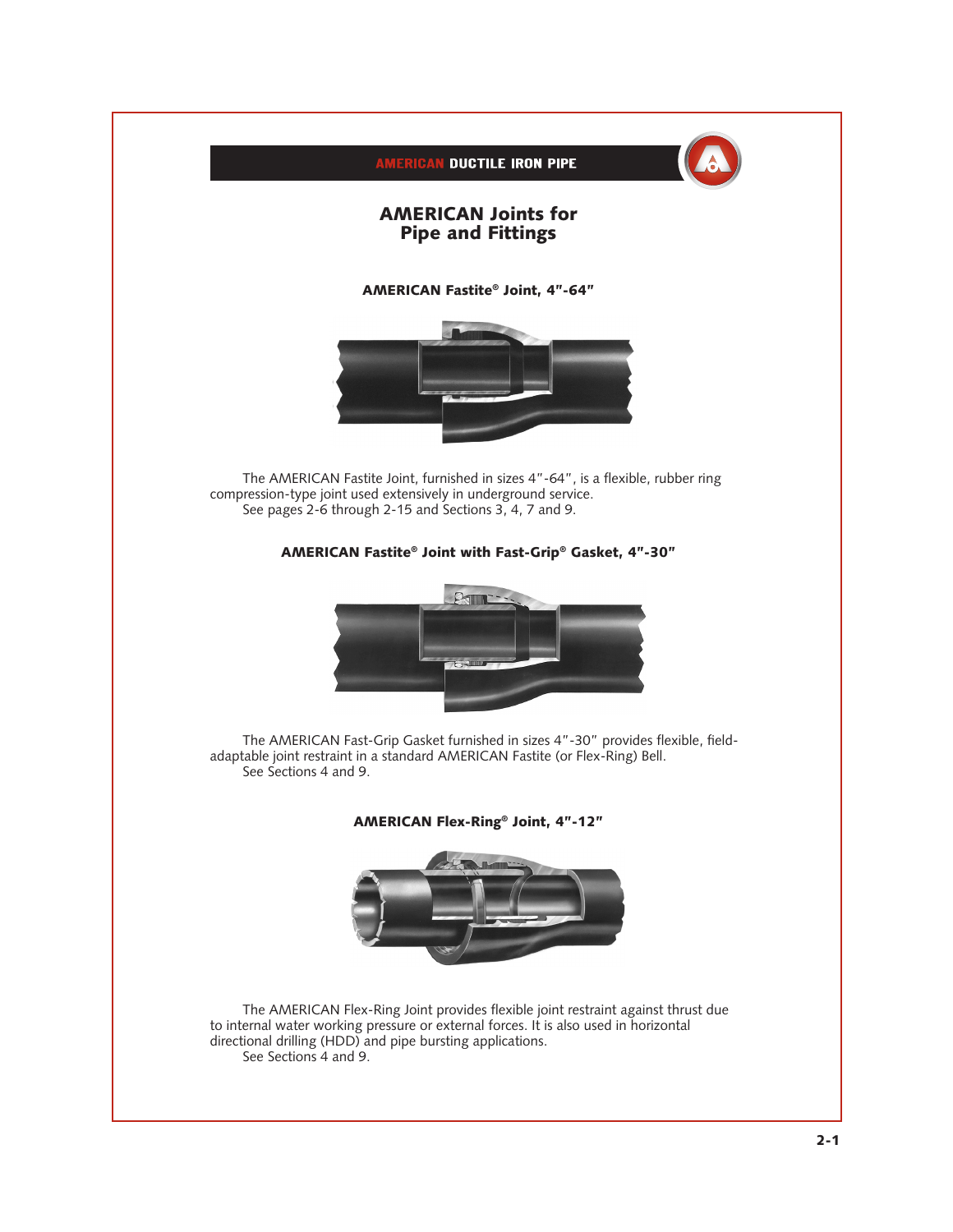

## **ERICAN DUCTILE IRON PIPE**

## AMERICAN Fastite® Joint Pipe For Water, Sewage or Other Liquids



AMERICAN Fastite Joint Pipe in sizes 4"-64" for water, sewage or other liquids has the proven long-life and high-strength qualities inherent in pipe produced centrifugally in accordance with AWWA C151. In addition, this significant AMERICAN development, a dependable, single gasket, push-on type joint meeting the requirements of AWWA C111, affords the customer lower joint cost and timesaving advantages in installation. It provides exceptional strength and flexibility and has been widely accepted by engineers, contractors and utility officials since the 1950s. For added flexibility during construction, and for possible elimination of bends, a liberal 5° allowable deflection is standard in all sizes through 30", offering 21" offset in a 20' length of pipe. Liberal deflection can also be provided in larger diameter pipe with standard and Special Fastite Deflection Bells.

The patented AMERICAN Fastite Joint embodies many advanced design features and is rated for a water working pressure of 350 psi. For specific conditions, ductile iron piping with this joint has been approved for much higher pressure conditions. The socket, which is scientifically designed with two gasket recesses and a dividing buttress, is manufactured to close tolerances so that the gasket is self-centered, securely confined, and firmly compressed for a permanent, tight, trouble-free joint. The Fastite joint seal, bubble-tight under vacuum and external pressure, becomes even tighter with the application of internal pressure due to a specially designed wedging surface in the socket.

#### Fastite Joint Assembly

The bell opening is slightly tapered to provide easy entry of the pipe end; the flared socket design permits liberal joint deflection. The plain end of the pipe is tapered or rounded to facilitate entry into the bell and self-centering in the gasket. On pipe cut in the field, the plain end can be easily beveled and smoothed by the use of a portable grinding wheel or other suitable apparatus. Methods of cutting ductile iron pipe are described in Section 3.

A stripe is painted on the plain end of AMERICAN Fastite Joint Pipe to provide a visual means of checking the joint alignment and to assure proper insertion. See page 2-10 for detailed assembly instructions.

## Fastite Gasket

The Fastite Joint sealing component—a molded synthetic rubber ring gasket of two hardnesses, shaped to fit the configuration of the gasket socket—is manufactured per all requirements of ANSI/AWWA C111/A21.11 and under AMERICAN's own rigid specifications, assuring closely controlled dimensional and hardness properties. The smaller end of the gasket is of harder rubber, approximately 85 durometer hardness, which provides a strong shoulder for self-centering on the gasket buttress, a permanent seal against cold flow, and protection from deterioration. The larger end of the gasket is of softer rubber, approximately 65 durometer hardness, providing ease of assembly and positive sealing. The design assures effective sealing at low or high pressures and in straight or deflected joint alignment. It also eliminates any concerns of infiltration or root intrusion, and assures positive sealing against negative pressure, thus preventing gasket "pullout" should a vacuum be created in the line.

A taper on the inside of the gasket allows the entering pipe to locate and center on the hard section and reduces friction loads during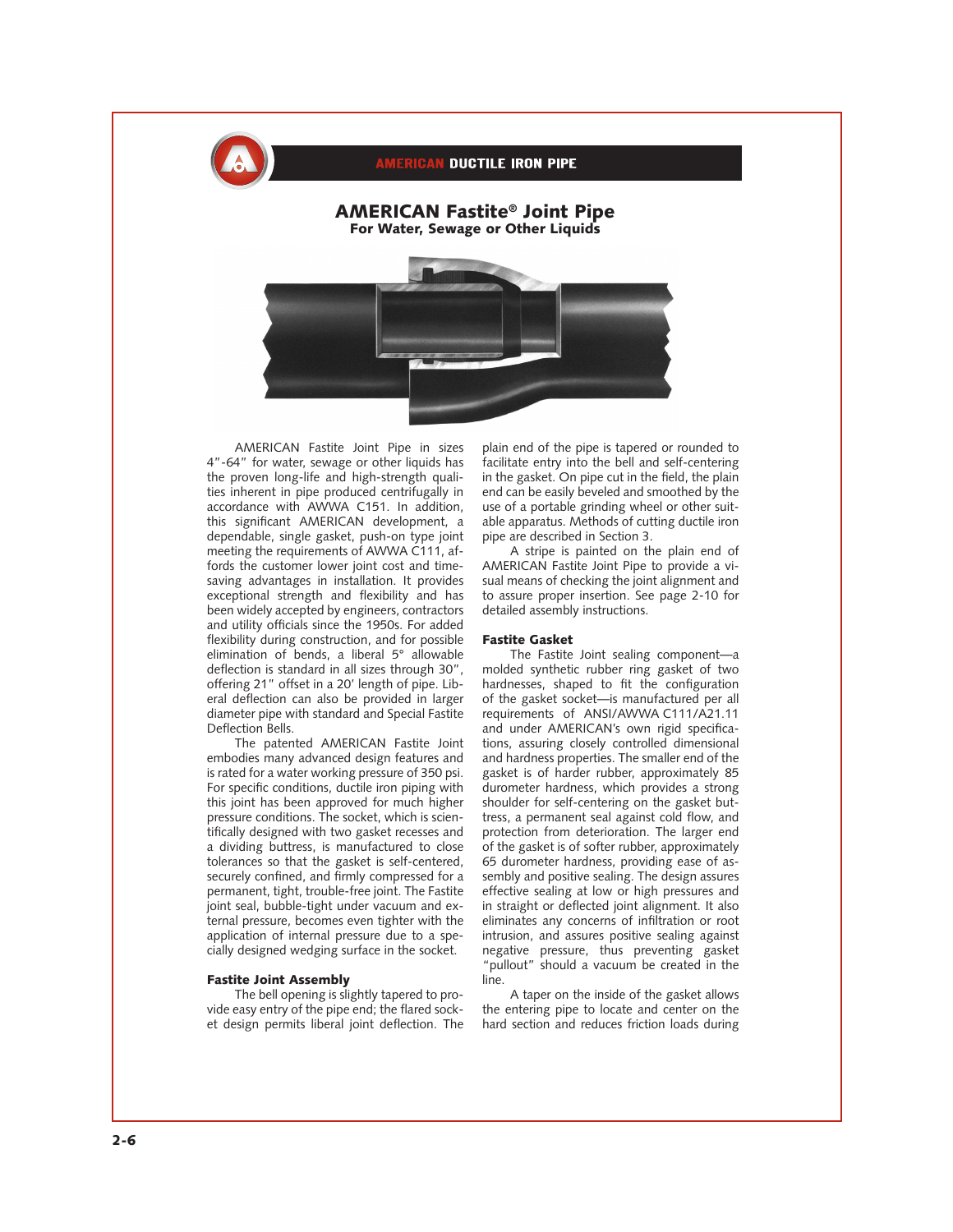# **AMERICAN DUCTILE IRON PIPE**



subsequent assembly. The snug fit and the hard section of the gasket, in conjunction with the design of the buttress, act to restrain the gasket against dislodgment during assembly. Additional internal pressure results in increased tightness of the seal when pipe is either in straight alignment or deflected.

Gaskets made of SBR (Styrene Butadiene Rubber) are standard. For information on gaskets made of special types of rubber, for applications involving air or liquid temperatures in excess of 150°F, or for chemical, hydrocarbon or other special service applications, and for installations in contaminated soils where permeation through gaskets might be a concern, consult AMERICAN for recommendations. See Table 2-1.

#### Fastite Lubricant

AMERICAN Fastite Joint Lubricant is a non-toxic water soluble material imparting neither taste nor odor to the conveyed water and is ANSI/NSF 61 approved. The lubricant is suitable

for use in hot or cold weather and will adhere to wet or dry pipe. AMERICAN Fastite Joint Pipe can be assembled when submerged, though for such installation, special AMERICAN underwater joint lubricant is recommended. See Table No. 2-5 for appropriate lubricant quantities.

#### Fastite Joint Materials

Standard joint materials include Fastite plain rubber gaskets and a sufficient supply of Fastite joint lubricant. Fastite pipes are most often readily joined with available excavating equipment; however, assembly tools can be supplied by AMERICAN on a loan basis with a nominal deposit which is refundable upon return of tools in good condition.

### Coating and Lining

AMERICAN Fastite Joint Pipe can be furnished asphaltic coated, cement lined, or with special coating or lining where required. See Section 11.

# Fastite Gaskets

#### Table No. 2-1

| <b>Common Namel</b>                     | <b>Chemical Name</b>                | <b>Maximum Service</b><br>Temperature** |                 |                                                                                                                                                                                  |  |
|-----------------------------------------|-------------------------------------|-----------------------------------------|-----------------|----------------------------------------------------------------------------------------------------------------------------------------------------------------------------------|--|
| or Trade Name*                          |                                     | <b>Water &amp; Sewer</b>                | Air             | <b>Common Uses</b>                                                                                                                                                               |  |
| Plain Rubber                            | Styrene Butadiene<br>Copolymer(SBR) | $150^{\circ}$ F                         | 150°F           | Fresh Water, Salt Water,<br>Sanitary Sewage                                                                                                                                      |  |
| Plain Rubber<br>(conductive)            | Styrene Butadiene<br>Copolymer(SBR) | $150^{\circ}$ F                         | $150^{\circ}$ F | Electrical continuity for thawing<br>of Service Water and Sewage                                                                                                                 |  |
| <b>FPDM</b>                             | Ethylene Propylene<br>Diene Monomer | 212°F                                   | 200°F           | Water, Sewage, Ketones,<br>Dilute Acids and Alkalies,<br>Vegetable Oil, Alcohols, Air                                                                                            |  |
| Neoprene                                | Polychloroprene(CR)                 | 200°F                                   | $180^{\circ}$ F | Fresh Water, Sewage                                                                                                                                                              |  |
| Nitrile<br>Buna-N                       | Acrylonitrile<br>Butadiene(NBR)     | $150^{\circ}$ F                         | $150^{\circ}$ F | Non-Aromatic Hydrocarbons,<br>Petroleum Oil, Hydraulic Fluids,<br>Fuel Oil, Fats, Oil, Greaset                                                                                   |  |
| Fluoroelastomer<br>Fluorel<br>Viton®*** | <b>FKM</b>                          | 212°F                                   | 300°F           | Aromatic Hydrocarbons, Gasoline,<br>Refined Petroleum Products, most<br>Chemicals and Solvents, High Temp.,<br>Air (Least permeable of all available)<br>Fastite gasket rubbers) |  |

\*AMERICAN reserves the right to furnish any Trade or Brand rubber for the chemical formulation specified.<br>\*\*Temperature is in reference to conveyed fluid. **Lubricating oil in air can adversely affect SBR and EPDM performan** SBR, Nitrile and Neoprene are not recommended for hot air exposure in wastewater treatment systems. \*\*\*Viton® is a registered trademark of DuPont Dow Elastomers.

Refer to Section 11 for temperature and service capabilities of pipe linings.

Refer higher temperatures or other special requirements to AMERICAN for recommendations regarding suitable gasket material. †This gasket rubber is chemically resistant in the non-potable water uses shown but is not as resistant to permeation in potable water applications as FKM.

All Fastite gaskets made from the materials in the above table are suitable for use with water containing normal concentrations of chloramine. Where increased resistance to chloramine is desired, neoprene or fluoroelastomer materials should be considered.